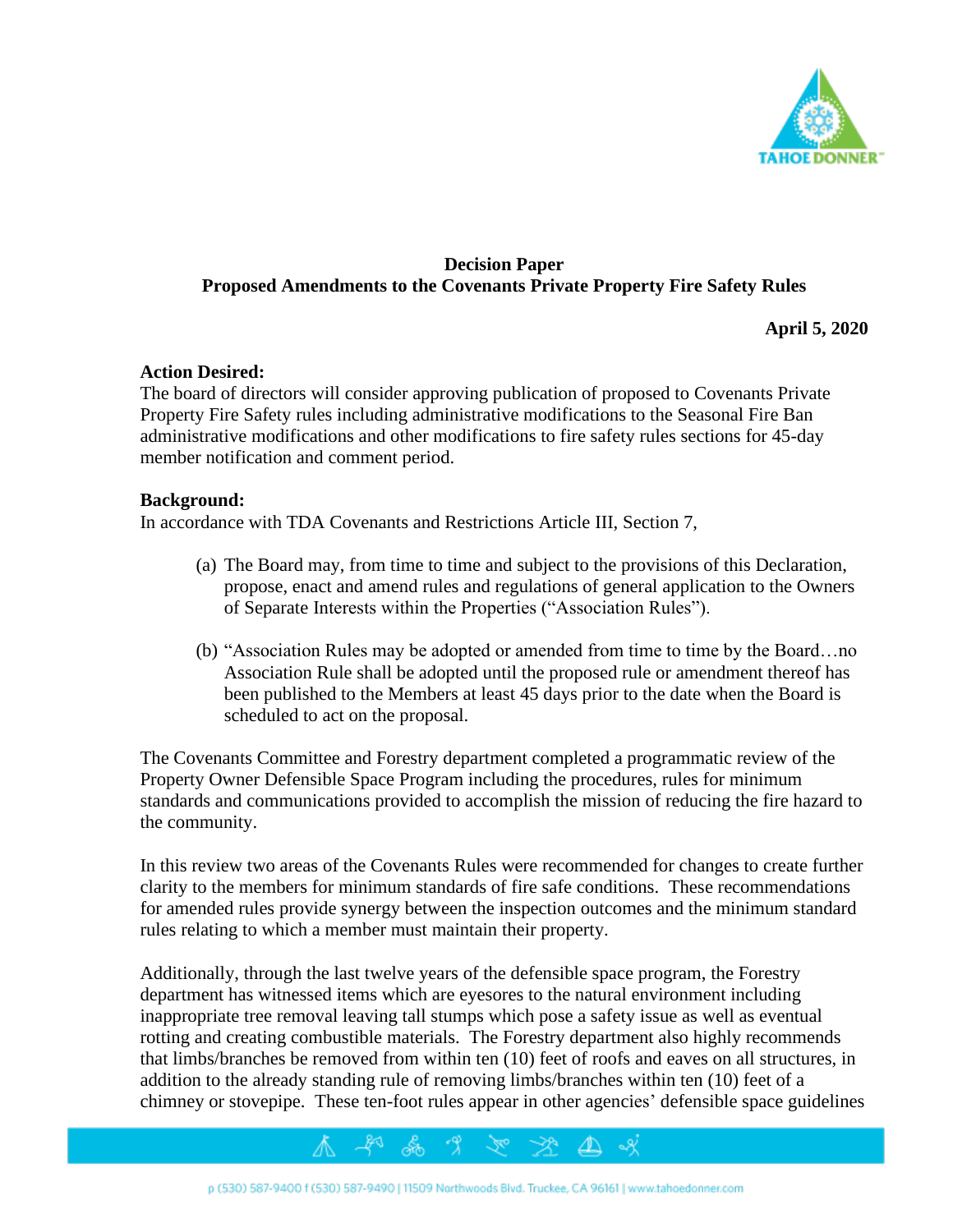

and home insurance companies appear to be adding this item to their requirements to maintain insurance. As such, staff and the committee are recommending amendments in the private property fire safety rules section of the Covenants Rules to regulate the allowed maximum stump height and removal of limbs/branches within ten feet of roofs, eaves and chimneys on all structures.

Purpose and Effects of Proposed Changes:

- Increase defensible space around the property.
- Remove tall tree stumps which are an eyesore, potential safety hazard and as time progresses reducing the fuel load.
- Continue to improve clarity and become consistent with defensible space standards set forth by other agencies.
- The potential of assisting owners with maintaining their homeowner's insurance.

Proposed amendments of the fire safety rule section discussed above background are detailed in red below:

### **4.21 Fire Prevention and Safety.**

**a Fire Safety.** Owners are required to be responsible for and maintain their lots (both improved and unimproved) in a fire-safe condition at all times. C&R Article VII, Section 2. The association will inspect lots according to an established inspection cycle and/or upon request or complaint. Insurance companies and other agency inspectors may require greater distances of defensible space around structures.

Minimum standards and requirements of fire-safe conditions are set forth:

**i Vegetation Removal.** No person may remove or cut any tree greater than four inches in diameter (measured three feet above the ground) without first obtaining a permit from the TDA Forestry Department. For any tree(s) removed from the property, the maximum stump height shall not exceed one (1) inch in height for trees less than 12 inches in diameter and six (6) inches in height for trees greater than 12 inches in diameter. No heavy equipment may be used to remove brush without first obtaining a permit from the TDA Forestry Department. C&Rs Article VIII, Section 1(a) (xi).

**ii Roofs Free of Dead Vegetation.** Property owners are responsible to maintain all roofs, of any structure, keeping them free of leaves, needles, or other dead vegetative growth.

**iii Pine Needles on the Ground.** Pine needles must be collected and removed within 10 feet of any structure or deck. On the rest of the property the pine needles will not be allowed to build up to more than 2 inches in depth.

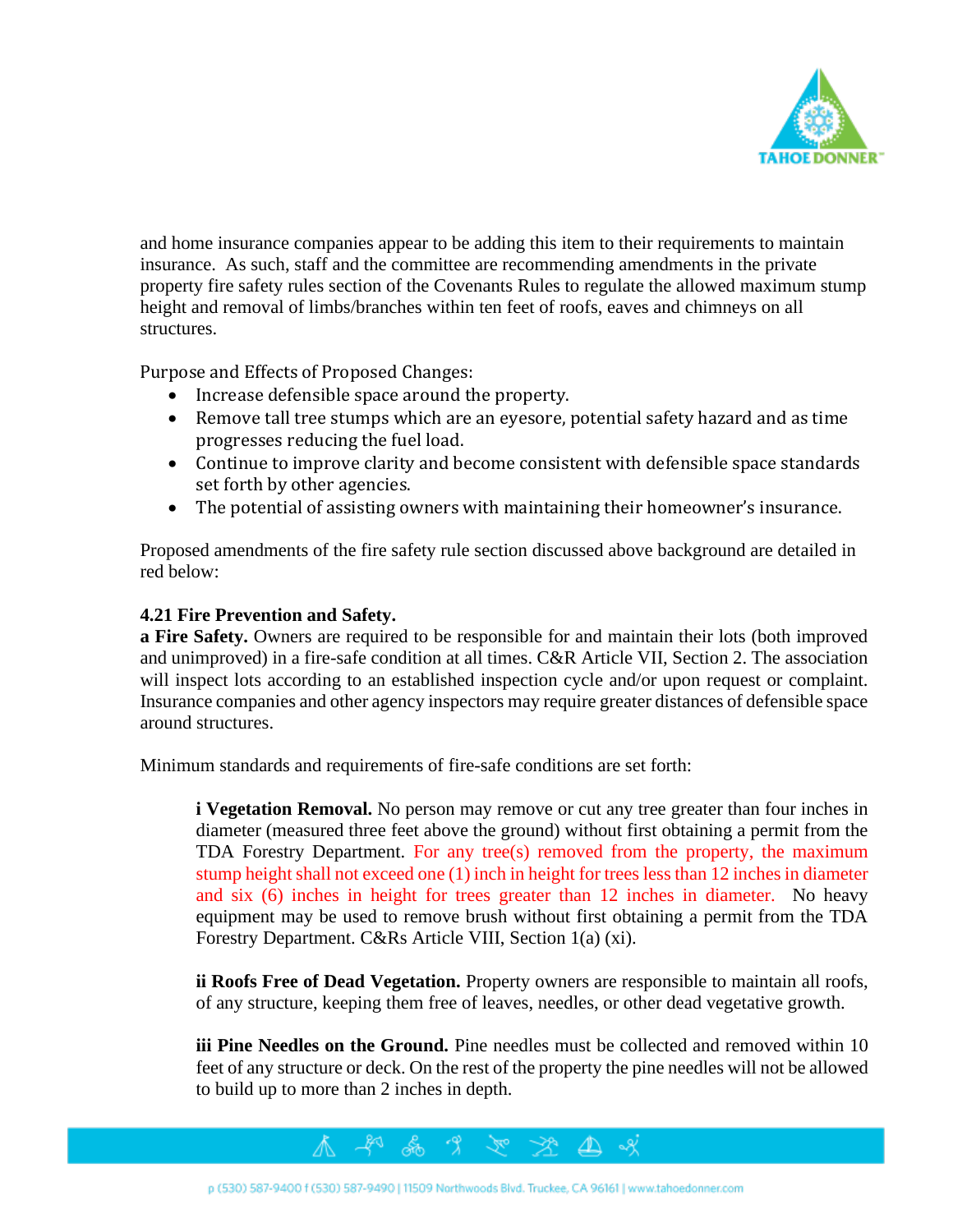

**iv 10-foot Clearance from Chimney, Stovepipe, Roofs and Eaves.** Property owners are responsible to remove any portion of any tree which extends within 10 feet of the outlet of any chimney or stovepipe. Any tree branch within 10 feet of roofs and eaves shall be removed.

Separately, in 2019 Tahoe Donner formally adopted the Seasonal Fire Ban rule which intentionally references the Truckee Fire Protection District's (TFPD) Outdoor Fire Ban ordinance. Tahoe Donner's rule was adopted in advance of TFPD's ordinance adoption and during which time the district adopted other new ordinances which changed the final numbering of the TFPD Outdoor Fire Ban ordinance.

Since the Tahoe Donner Seasonal Fire Ban cites Ordinance 03-2019 incorrectly, we advise modifications to the rule to correct the referencing. There was no substantive change between the ordinance presented and when finally adopted by the TFPD board; the change arguably falls under Civil Code Section 4355(b) – basically a non-substantive change. However, it is advised by legal counsel to pursue modifications of the fire ban through a 45-day notice and comment period process.

#### Purpose of Proposed Changes:

The purpose of the changes would be to delete the current reference in the rule to the outdated 2019 ordinance and to instead reference any TFPD ordinance and provide the TFPD link for information

Effect of Proposed Changes: No effect to members with the proposed changes.

Proposed modifications are shown below in red and strikethrough:

#### **4.19 Fire Safety**

a. Seasonal Outdoor Woodburning Fire Ban. Tahoe Donner properties are subject to Truckee Fire Protection District Ordinances  $\theta$ 3-2019 which bans or regulate wood and charcoal fires, including fireplaces and barbecues, during periods designated by Truckee Fire Protection District. (See truckeefire.org). A violation of this any such ordinance shall also constitute a Tahoe Donner covenants violation.

#### **Options:**

1. Consider approving publication of proposed to Covenants Private Property Fire Safety rules including administrative modifications to the Seasonal Fire Ban administrative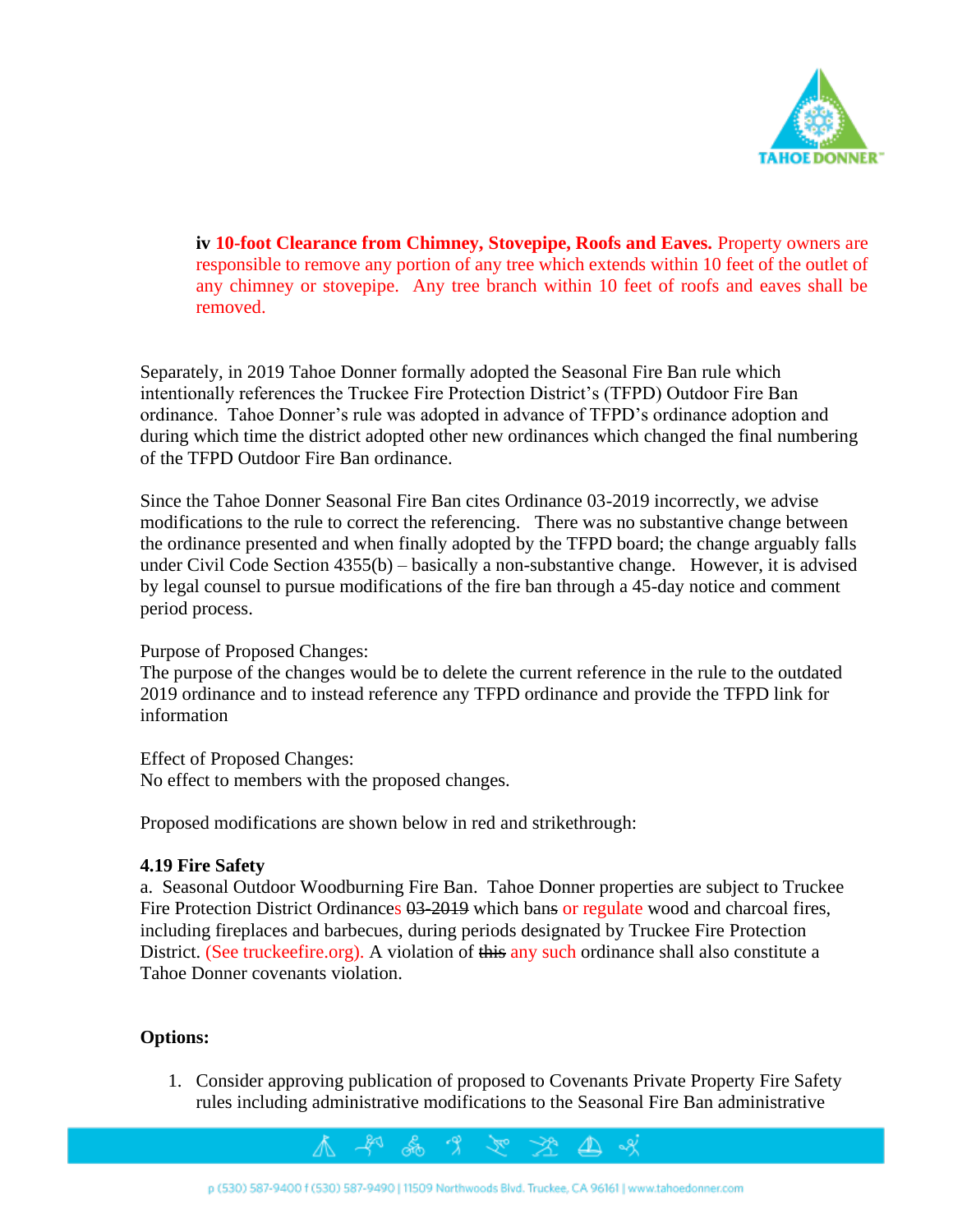

modifications and other modifications to fire safety rules sections for 45-day member notification and comment period.

2. Do not approve going out to 45-day member notification.

## **Recommendations:**

Management and the Covenants Committee requests the Board of Directors consider approving

# **Option 1:**

Consider approving publication of proposed to Covenants Private Property Fire Safety rules including administrative modifications to the Seasonal Fire Ban administrative modifications and other modifications to fire safety rules sections for 45-day member notification and comment period.

## **4.19 Fire Safety**

a. Seasonal Outdoor Woodburning Fire Ban. Tahoe Donner properties are subject to Truckee Fire Protection District Ordinances  $0.3-2019$  which bans or regulate wood and charcoal fires, including fireplaces and barbecues, during periods designated by Truckee Fire Protection District. (See truckeefire.org). A violation of this any such ordinance shall also constitute a Tahoe Donner covenants violation

#### **4.21 Fire Prevention and Safety.**

**a Fire Safety.** Owners are required to be responsible for and maintain their lots (both improved and unimproved) in a fire-safe condition at all times. C&R Article VII, Section 2. The association will inspect lots according to an established inspection cycle and/or upon request or complaint. Insurance companies and other agency inspectors may require greater distances of defensible space around structures.

Minimum standards and requirements of fire-safe conditions are set forth:

**i Vegetation Removal.** No person may remove or cut any tree greater than four inches in diameter (measured three feet above the ground) without first obtaining a permit from the TDA Forestry Department. For any tree(s) removed from the property, the maximum stump height shall not exceed one (1) inch in height for trees less than 12 inches in diameter and six (6) inches in height for trees greater than 12 inches in diameter. No heavy equipment may be used to remove brush without first obtaining a permit from the TDA Forestry Department. C&Rs Article VIII, Section 1(a) (xi).

**ii Roofs Free of Dead Vegetation.** Property owners are responsible to maintain all roofs, of any structure, keeping them free of leaves, needles, or other dead vegetative growth.